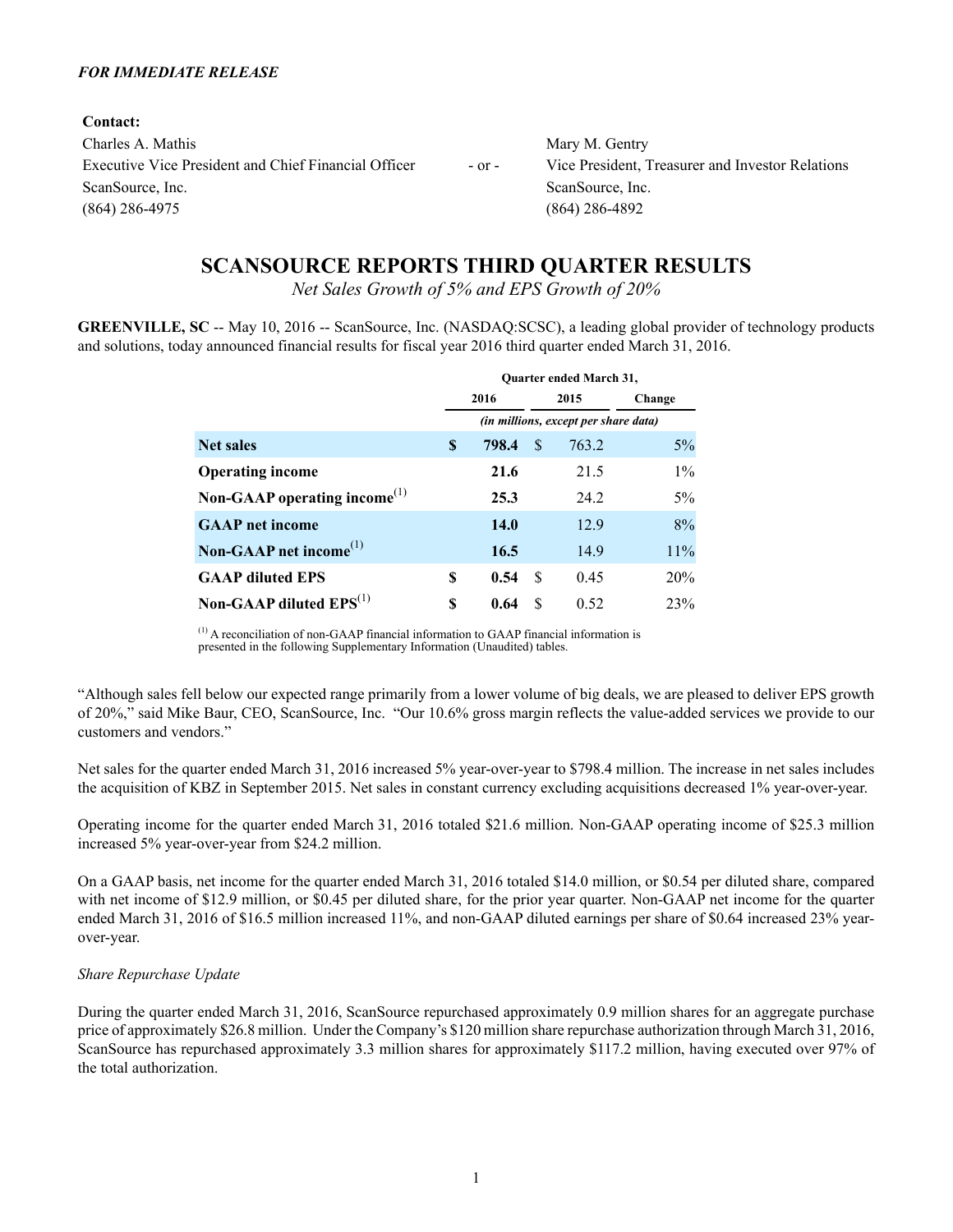#### **Forecast for Next Quarter**

The Company announced its current expectations for the fourth quarter of fiscal year 2016. ScanSource expects net sales for the quarter ending June 30, 2016 to range from \$900 million to \$950 million and non-GAAPdiluted earnings per share to range from \$0.70 to \$0.74 per share. Non-GAAP diluted earnings per share exclude amortization of intangibles, change in fair value of contingent consideration and acquisition costs.

#### **Webcast Details**

ScanSource will present additional information about its financial results and outlook in a conference call with presentation slides today, May 10, 2016 at 5:00 p.m. (ET). A webcast of the call and accompanying presentation slides will be available for all interested parties and can be accessed at www.scansource.com (Investor Relations section). The webcast will be available for replay for 60 days.

#### **Safe Harbor Statement**

This press release contains comments that are "forward-looking" statements that involve risks and uncertainties; these statements are subject to the safe harbor created by the Private Securities Litigation Reform Act of 1995. Any number of important factors could cause actual results to differ materially from anticipated or forecasted results, including, but not limited to, utilization and further implementation of the Company's new ERP system; risks in connection with our growth which includes strategic acquisitions; expanded international operations that expose the Company to greater risks than its operations in domestic markets; risks associated with consolidation of the Company's vendors; risks in connection with compliance with laws and regulations governing the Company's international business; macroeconomic circumstances that could impact the business, such as currency fluctuations, credit market conditions, and an economic downturn; expectations of market demand trends; the ability to forecast volatility in earnings resulting from the quarterly revaluation of the Company's earnout obligations; the timing and amount of any share repurchases; the exercise of discretion by the Company to make any repurchase or continue the share repurchase authorization; and changes to the source of funds for any repurchases. For more information concerning factors that could cause actual results to differ from anticipated results, see the Company's annual report on Form 10-K for the year ended June 30, 2015, filed with the Securities and Exchange Commission. Except as may be required by law, the Company expressly disclaims any obligation to update these forward-looking statements to reflect events or circumstances after the date of this press release or to reflect the occurrence of unanticipated events.

#### **Non-GAAP Financial Information**

In addition to disclosing results that are determined in accordance with United States Generally Accepted Accounting Principles ("GAAP"), the Company also discloses certain non-GAAPfinancial measures, which are summarized below. Non-GAAPfinancial measures are used to better understand and evaluate performance, including comparisons from period to period. Non-GAAPresults exclude amortization of intangible assets related to acquisitions and change in fair value of contingent consideration.

*Net sales on a constant currency basis*: The Company discloses the percentage change in net sales excluding the translation impact from changes in foreign currency exchange rates between reporting periods. This measure enhances comparability between periods to help analyze underlying trends.

*Non-GAAP operating income, non-GAAP net income and non-GAAP EPS:* To evaluate current period performance on a clearer and more consistent basis with prior periods, the Company discloses non-GAAP operating income, non-GAAP net income and non-GAAP diluted earnings per share. Non-GAAP results exclude amortization of intangible assets related to acquisitions, change in the fair value of contingent consideration, and other non-GAAP adjustments. Non-GAAP operating income, non-GAAP net income, and non-GAAPEPS measures are useful in assessing and understanding the Company's operating performance, especially when comparing results with previous periods or forecasting performance for future periods.

*Return on invested capital ("ROIC")*: Management uses ROIC as a performance measurement to assess efficiency in allocating capital under the Company's control to generate returns. Management believes this metric balances the Company's operating results with asset and liability management, is not impacted by capitalization decisions and is considered to have a strong correlation with shareholder value creation. In addition, it is easily computed, communicated and understood. ROIC also provides management a measure of the Company's profitability on a basis more comparable to historical or future periods.

ROIC assists management in comparing the Company's performance over various reporting periods on a consistent basis because it removes from operating results the impact of items that do not reflect core operating performance. Adjusted earnings before interest expense, income taxes, depreciation and amortization ("EBITDA") excludes the change in fair value of contingent consideration, in addition to other non-GAAP adjustments. Management believes the calculation of ROIC provides useful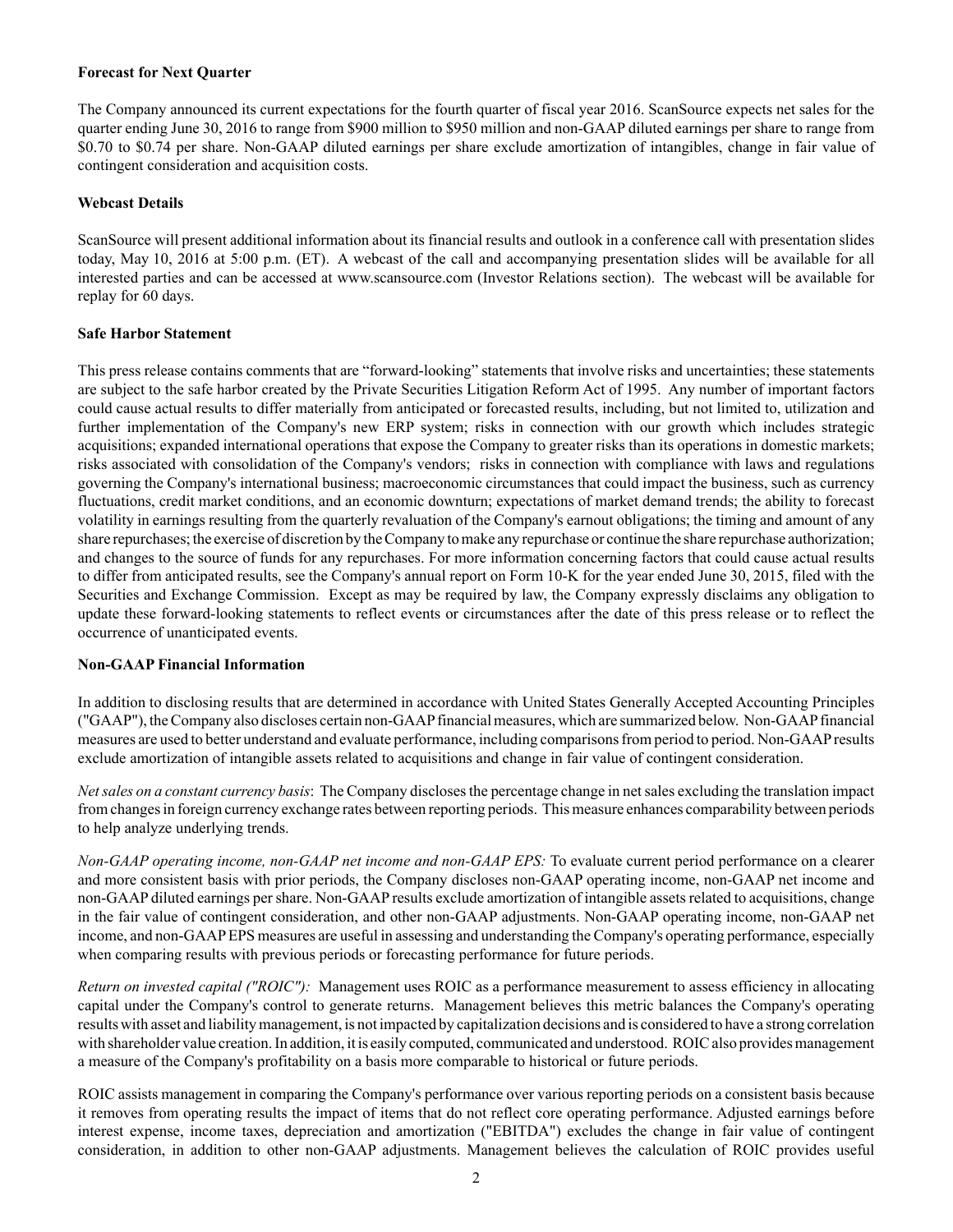information to investors and is an additional relevant comparison of the Company's performance during the year. In addition, the Company's Board of Directors uses ROIC in evaluating business and management performance. Certain management incentive compensation targets are set and measured relative to ROIC.

These non-GAAPfinancial measures have limitations as analytical tools, and the non-GAAPfinancial measures that the Company reports may not be comparable to similarly titled amounts reported by other companies. Analysis of results and outlook on a non-GAAPbasis should be considered in addition to, and not in substitution for or as superior to, measurements of financial performance prepared in accordance with GAAP. A reconciliation of the Company's non-GAAP financial information to GAAP is set forth in the following Supplementary Information (Unaudited) tables.

#### **About ScanSource, Inc.**

ScanSource, Inc. (NASDAQ: SCSC) is a leading global provider of technology products and solutions, focusing on point-of-sale (POS), barcode, physical security, video, voice, data networking and emerging technologies. ScanSource's teams provide valueadded solutions and operate from two segments, Worldwide Barcode & Security and Worldwide Communications & Services. ScanSource is committed to helping its reseller customers choose, configure and deliver the industry's best solutions across almost every vertical market in North America, Latin America and Europe. Founded in 1992, the Company is headquartered in Greenville, South Carolina and was named one of the 2015 Best Places to Work in South Carolina. ScanSource ranks #775 on the Fortune 1000. For more information, visit www.scansource.com.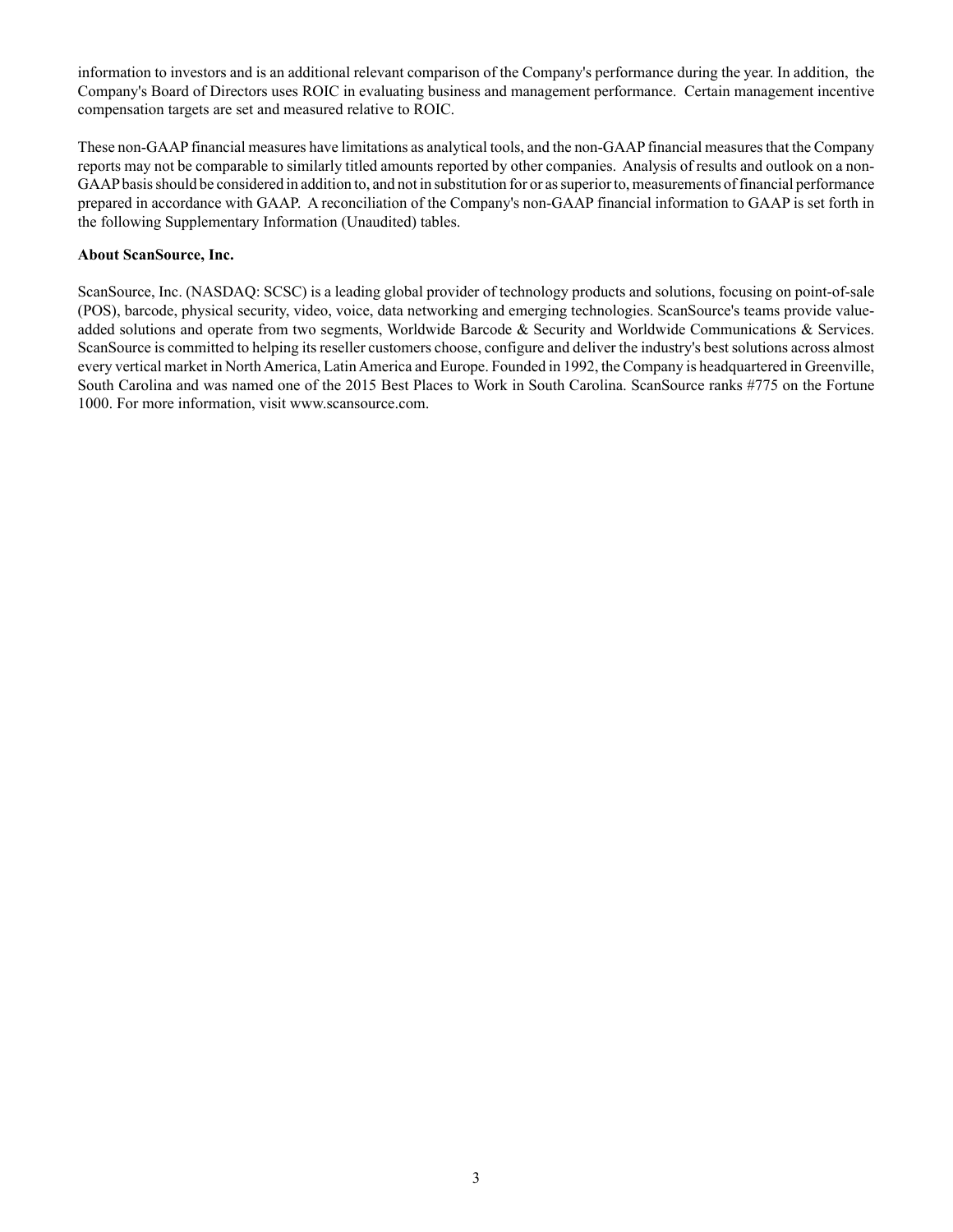### **ScanSource, Inc. and Subsidiaries Condensed Consolidated Balance Sheets (Unaudited) (in thousands)**

|                                                                                                    | March 31, 2016 |           |                          | June 30, 2015* |
|----------------------------------------------------------------------------------------------------|----------------|-----------|--------------------------|----------------|
| <b>Assets</b>                                                                                      |                |           |                          |                |
| Current assets:                                                                                    |                |           |                          |                |
| Cash and cash equivalents                                                                          | \$             | 40,849    | $\mathcal{S}$            | 121,646        |
| Accounts receivable, less allowance of \$33,188 at March 31, 2016 and<br>\$32,589 at June 30, 2015 |                | 522,693   |                          | 522,532        |
| Inventories                                                                                        |                | 568,247   |                          | 553,063        |
| Prepaid expenses and other current assets                                                          |                | 54,249    |                          | 46,917         |
| Deferred income taxes                                                                              |                | 17,811    |                          | 20,556         |
| Total current assets                                                                               |                | 1,203,849 |                          | 1,264,714      |
| Property and equipment, net                                                                        |                | 50,076    |                          | 46,574         |
| Goodwill                                                                                           |                | 90,912    |                          | 66,509         |
| Net identifiable intangible assets                                                                 |                | 53,064    |                          | 46,272         |
| Other non-current assets                                                                           |                | 41,560    |                          | 52,872         |
| <b>Total assets</b>                                                                                | \$             | 1,439,461 | $\mathcal{S}$            | 1,476,941      |
|                                                                                                    |                |           |                          |                |
| <b>Liabilities and Shareholders' Equity</b>                                                        |                |           |                          |                |
| Current liabilities:                                                                               |                |           |                          |                |
| Current debt                                                                                       | \$             | 774       | \$                       | 2,860          |
| Accounts payable                                                                                   |                | 431,913   |                          | 501,329        |
| Accrued expenses and other current liabilities                                                     |                | 98,429    |                          | 81,000         |
| Current portion of contingent consideration                                                        |                | 12,915    |                          | 9,391          |
| Income taxes payable                                                                               |                | 3,218     |                          | 4,180          |
| Total current liabilities                                                                          |                | 547,249   |                          | 598,760        |
| Deferred income taxes                                                                              |                | 3,403     |                          | 3,773          |
| Long-term debt                                                                                     |                | 5,429     |                          | 5,966          |
| Borrowings under revolving credit facility                                                         |                | 73,641    |                          |                |
| Long-term portion of contingent consideration                                                      |                | 14,226    |                          | 24,569         |
| Other long-term liabilities                                                                        |                | 38,139    |                          | 34,888         |
| <b>Total liabilities</b>                                                                           |                | 682,087   |                          | 667,956        |
| Shareholders' equity:                                                                              |                |           |                          |                |
| Common stock                                                                                       |                | 67,534    |                          | 157,172        |
| Retained earnings                                                                                  |                | 767,009   |                          | 716,315        |
| Accumulated other comprehensive income (loss)                                                      |                | (77, 169) |                          | (64, 502)      |
| Total shareholders' equity                                                                         |                | 757,374   |                          | 808,985        |
| Total liabilities and shareholders' equity                                                         | \$             | 1,439,461 | $\overline{\mathcal{S}}$ | 1,476,941      |

\* Derived from audited financial statements.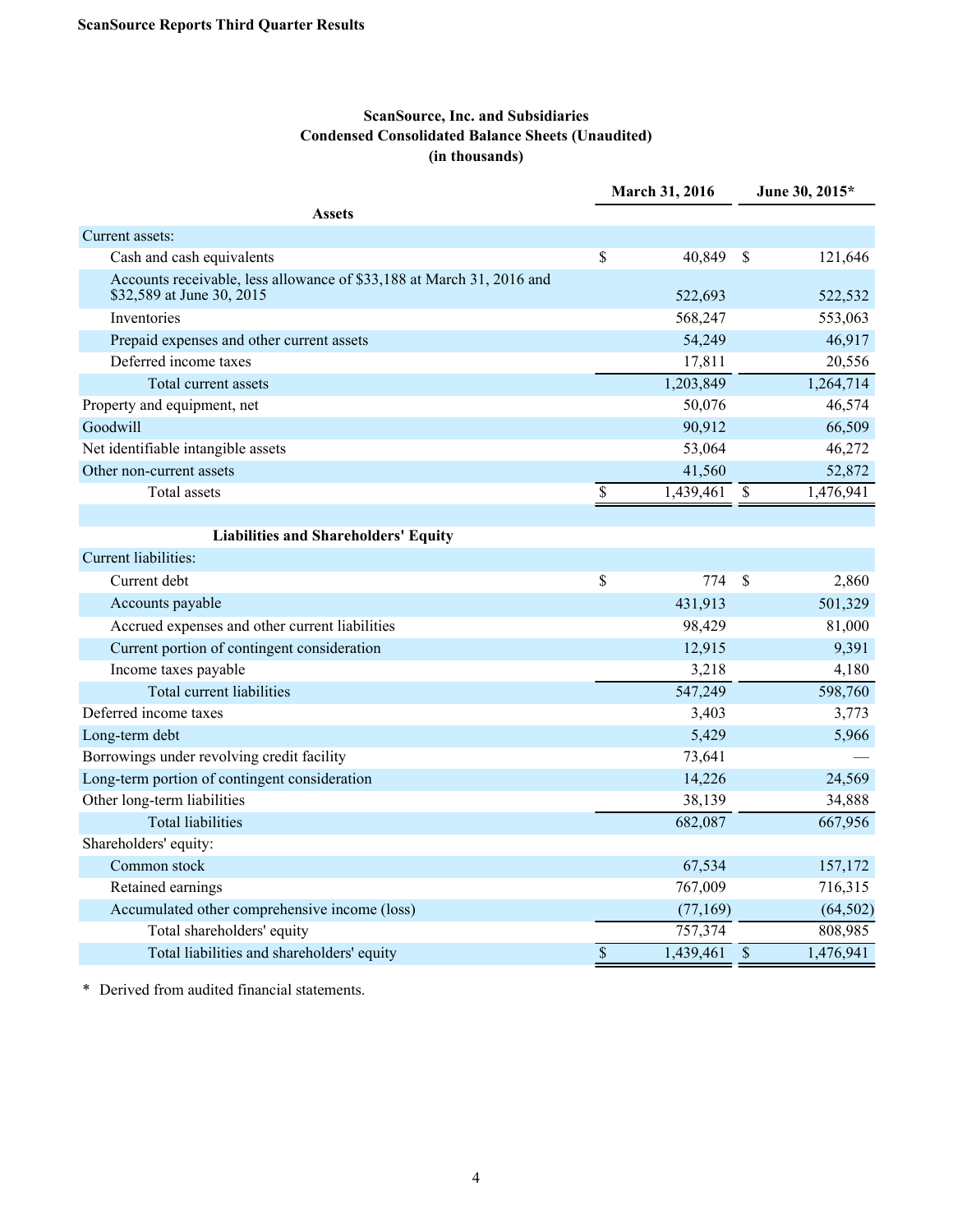## **ScanSource, Inc. and Subsidiaries Condensed Consolidated Income Statements (Unaudited) (in thousands, except per share data)**

|                                                  | Quarter ended March 31, |         |               |         |                    | Nine Months ended March 31, |               |           |  |  |  |
|--------------------------------------------------|-------------------------|---------|---------------|---------|--------------------|-----------------------------|---------------|-----------|--|--|--|
|                                                  |                         | 2016    |               | 2015    |                    | 2016                        |               | 2015      |  |  |  |
| Net sales                                        | $\mathbb{S}$            | 798,404 | $\mathbb{S}$  | 763,203 | $\mathbb{S}$       | 2,662,754                   | <sup>S</sup>  | 2,361,941 |  |  |  |
| Cost of goods sold                               |                         | 713,928 |               | 683,187 |                    | 2,390,093                   |               | 2,126,168 |  |  |  |
| Gross profit                                     |                         | 84,476  |               | 80,016  |                    | 272,661                     |               | 235,773   |  |  |  |
| Selling, general and administrative expenses     |                         | 61,690  |               | 58,235  |                    | 190,202                     |               | 158,047   |  |  |  |
| Change in fair value of contingent consideration |                         | 1,139   |               | 285     |                    | 4,520                       |               | 1,262     |  |  |  |
| Operating income                                 |                         | 21,647  |               | 21,496  |                    | 77,939                      |               | 76,464    |  |  |  |
| Interest expense                                 |                         | 694     |               | 891     |                    | 1,684                       |               | 1,288     |  |  |  |
| Interest income                                  |                         | (800)   |               | (731)   |                    | (2,509)                     |               | (2,057)   |  |  |  |
| Other, net                                       |                         | 400     |               | 1,515   |                    | 1,357                       |               | 2,238     |  |  |  |
| Income before income taxes                       |                         | 21,353  |               | 19,821  |                    | 77,407                      |               | 74,995    |  |  |  |
| Provision for income taxes                       |                         | 7,311   |               | 6,878   |                    | 26,713                      |               | 26,023    |  |  |  |
| Net income                                       | \$                      | 14,042  | S             | 12,943  | S                  | 50,694                      | \$            | 48,972    |  |  |  |
| Per share data:                                  |                         |         |               |         |                    |                             |               |           |  |  |  |
| Net income per common share, basic               | \$                      | 0.54    | <sup>S</sup>  | 0.45    | -S                 | 1.90                        | <sup>\$</sup> | 1.71      |  |  |  |
| Weighted-average shares outstanding, basic       |                         | 25,863  |               | 28,646  |                    | 26,741                      |               | 28,590    |  |  |  |
|                                                  |                         |         |               |         |                    |                             |               |           |  |  |  |
| Net income per common share, diluted             | \$                      | 0.54    | $\mathcal{S}$ | 0.45    | $\mathbf{\hat{s}}$ | 1.88                        | $\mathcal{S}$ | 1.70      |  |  |  |
| Weighted-average shares outstanding, diluted     |                         | 25,967  |               | 28,855  |                    | 26,908                      |               | 28,825    |  |  |  |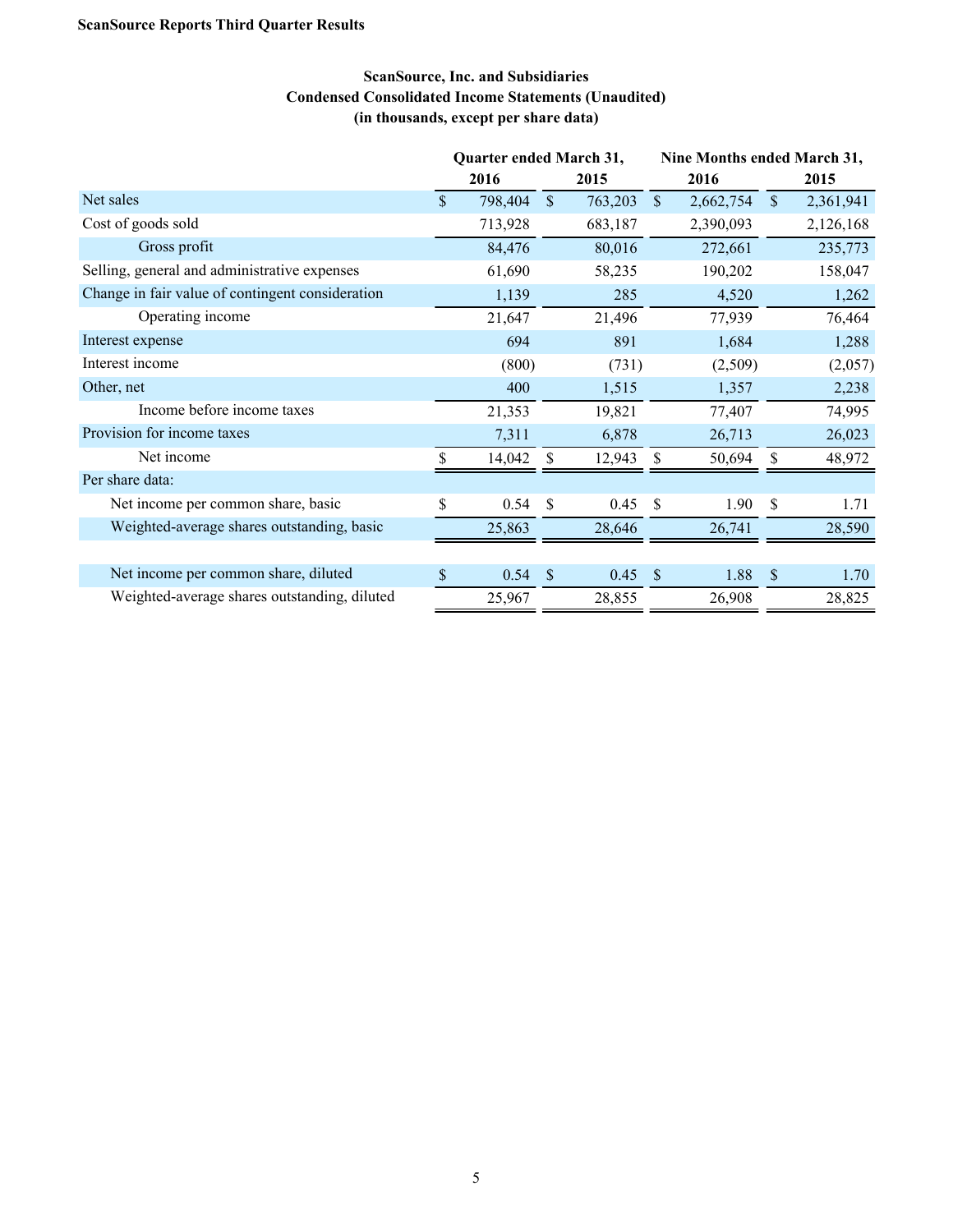**Net Sales by Segment:**

|                                                     | Quarter ended March 31, |           |              |         |           |
|-----------------------------------------------------|-------------------------|-----------|--------------|---------|-----------|
| <b>Worldwide Barcode &amp; Security:</b>            |                         | 2016      |              | 2015    | % Change  |
| Net sales, as reported                              | \$                      | 532,534   | $\mathbb{S}$ | 482,780 | 10.3 %    |
| Foreign exchange impact <sup>(a)</sup>              |                         | 11,152    |              |         |           |
| Net sales, constant currency                        |                         | 543,686   |              | 482,780 | 12.6 %    |
| Less: Acquisitions                                  |                         | (63, 637) |              |         |           |
| Net sales, constant currency excluding acquisitions |                         | 480,049   | \$           | 482,780 | $(0.6)\%$ |
| <b>Worldwide Communications &amp; Services:</b>     |                         |           |              |         |           |
| Net sales, as reported                              | \$                      | 265,870   | \$           | 280,423 | $(5.2)\%$ |
| Foreign exchange impact <sup>(a)</sup>              |                         | 12,193    |              |         |           |
| Net sales, constant currency                        |                         | 278,063   |              | 280,423 | $(0.8)\%$ |
| Less: Acquisitions                                  |                         |           |              |         |           |
| Net sales, constant currency excluding acquisitions |                         | 278,063   |              | 280,423 | (0.8)%    |
| Consolidated:                                       |                         |           |              |         |           |
| Net sales, as reported                              | \$                      | 798,404   | $\sqrt{\ }$  | 763,203 | 4.6 %     |
| Foreign exchange impact <sup>(a)</sup>              |                         | 23,345    |              |         |           |
| Net sales, constant currency                        |                         | 821,749   |              | 763,203 | $7.7\%$   |
| Less: Acquisitions                                  |                         | (63, 637) |              |         |           |
| Net sales, constant currency excluding acquisitions | \$                      | 758,112   | $\sqrt{\ }$  | 763,203 | (0.7)%    |

(a) Year-over-year net sales growth rate excluding the translation impact of changes in foreign currency exchange rates. Calculated by translating the net sales for the quarter ended March 31, 2016 into U.S. dollars using the weighted average foreign exchange rates for the quarter ended March 31, 2015.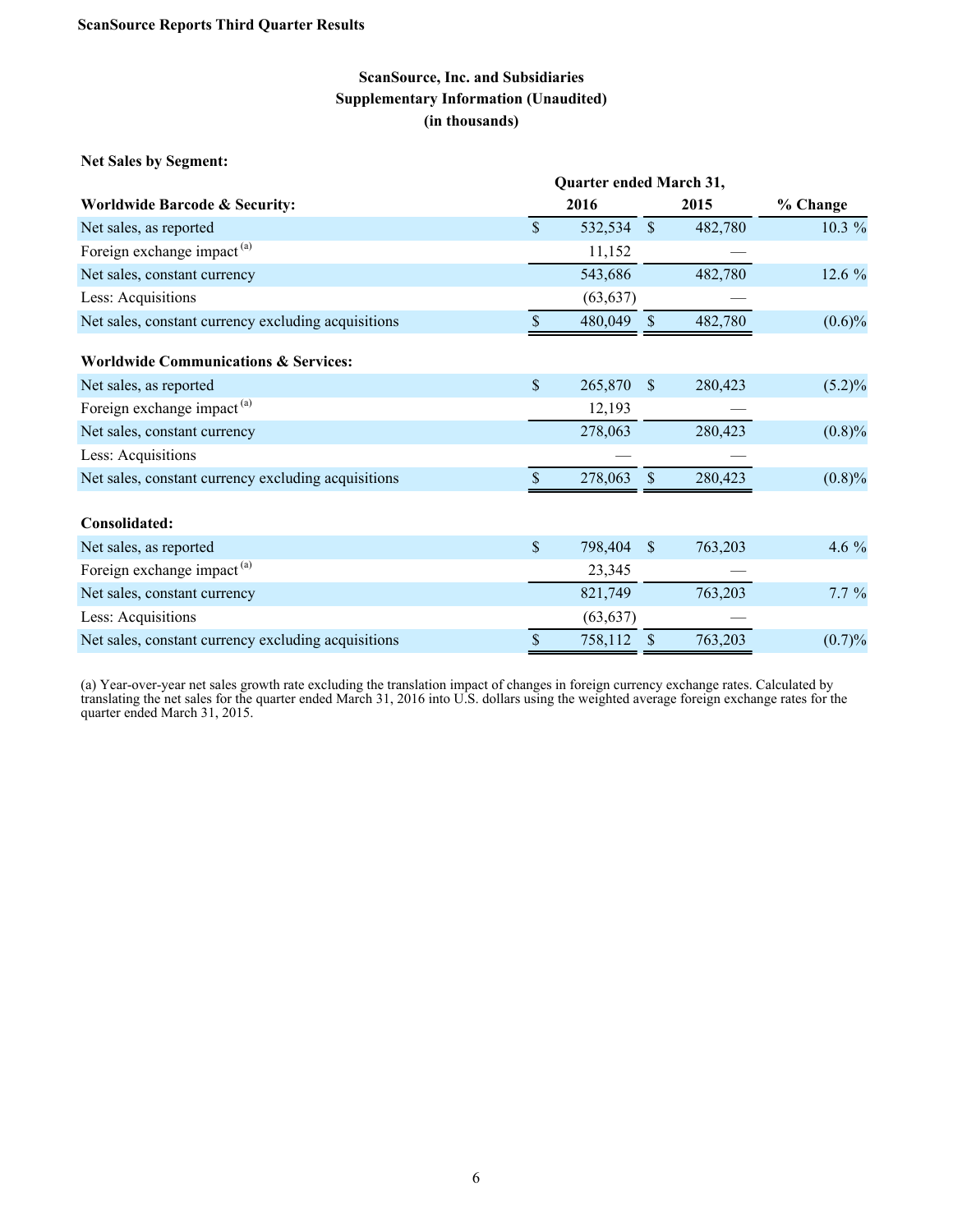**Net Sales by Segment:**

|                                                     | Nine Months ended March 31, |            |                           |           |           |
|-----------------------------------------------------|-----------------------------|------------|---------------------------|-----------|-----------|
| <b>Worldwide Barcode &amp; Security:</b>            |                             | 2016       |                           | 2015      | % Change  |
| Net sales, as reported                              | $\mathbb{S}$                | 1,795,733  | $\mathbb{S}$              | 1,578,723 | 13.7 %    |
| Foreign exchange impact <sup>(a)</sup>              |                             | 77,663     |                           |           |           |
| Net sales, constant currency                        |                             | 1,873,396  |                           | 1,578,723 | 18.7 %    |
| Less: Acquisitions                                  |                             | (229, 721) |                           |           |           |
| Net sales, constant currency excluding acquisitions |                             | 1,643,675  | $\boldsymbol{\mathsf{S}}$ | 1,578,723 | 4.1 %     |
| <b>Worldwide Communications &amp; Services:</b>     |                             |            |                           |           |           |
| Net sales, as reported                              | \$                          | 867,021    | $\mathbb{S}$              | 783,218   | 10.7 %    |
| Foreign exchange impact <sup>(a)</sup>              |                             | 19,944     |                           |           |           |
| Net sales, constant currency                        |                             | 886,965    |                           | 783,218   | 13.2 %    |
| Less: Acquisitions                                  |                             | (118, 926) |                           | (4,686)   |           |
| Net sales, constant currency excluding acquisitions |                             | 768,039    | $\sqrt{\ }$               | 778,532   | $(1.3)\%$ |
| Consolidated:                                       |                             |            |                           |           |           |
| Net sales, as reported                              | \$                          | 2,662,754  | $\mathbb{S}$              | 2,361,941 | 12.7 %    |
| Foreign exchange impact <sup>(a)</sup>              |                             | 97,607     |                           |           |           |
| Net sales, constant currency                        |                             | 2,760,361  |                           | 2,361,941 | 16.9 %    |
| Less: Acquisitions                                  |                             | (348, 647) |                           | (4,686)   |           |
| Net sales, constant currency excluding acquisitions | \$                          | 2,411,714  | $\mathbb{S}$              | 2,357,255 | 2.3 %     |

(a) Year-over-year net sales growth rate excluding the translation impact of changes in foreign currency exchange rates. Calculated by translating the net sales for the nine months ended March 31, 2016 into U.S. dollars using the weighted average foreign exchange rates for the nine months ended March 31, 2015.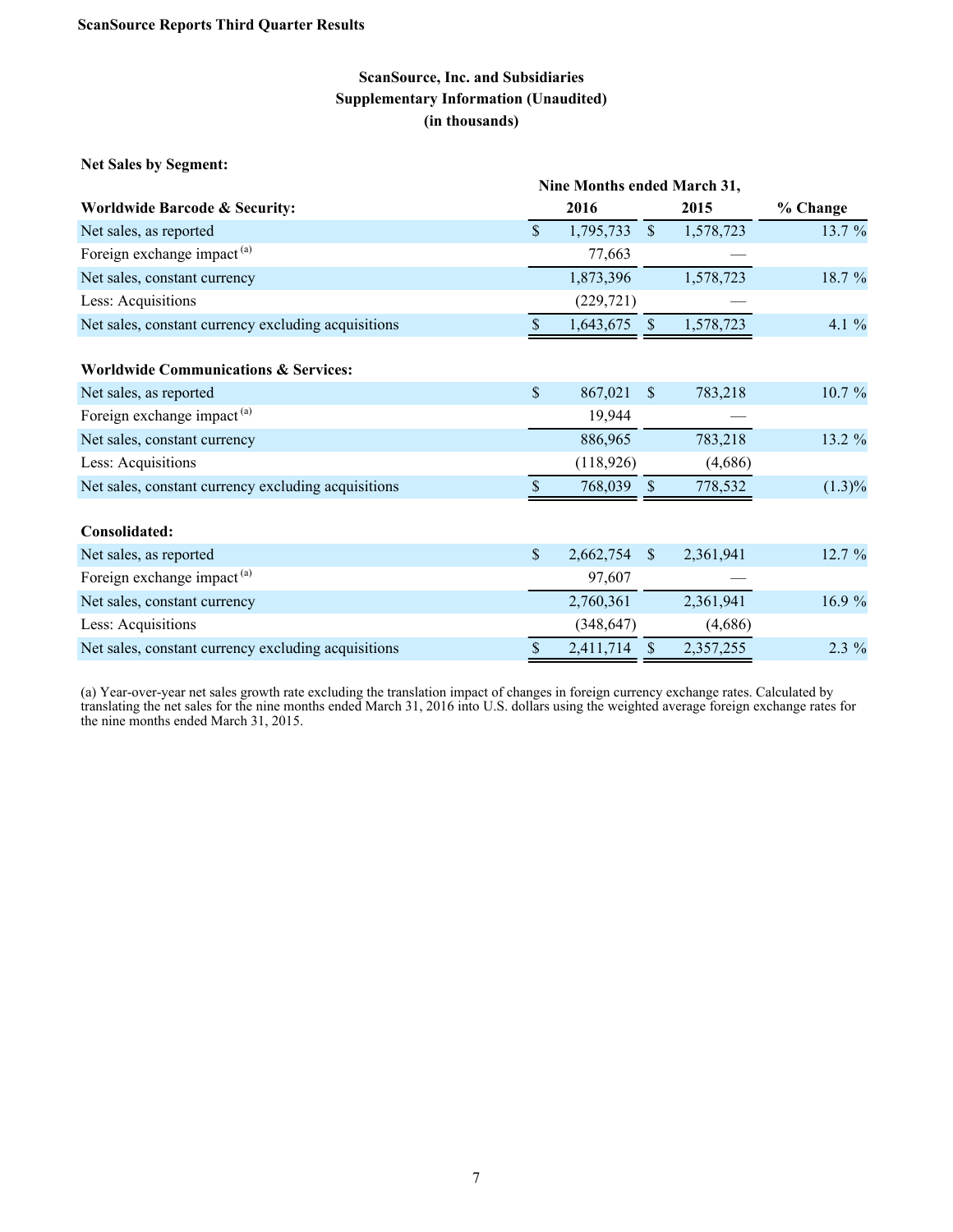**Net Sales by Geography:**

|                      |              | <b>Non-GAAP</b><br>% Change |          |                                     |         |
|----------------------|--------------|-----------------------------|----------|-------------------------------------|---------|
|                      | 2016<br>2015 |                             | % Change | Constant<br>Currency <sup>(a)</sup> |         |
| <b>United States</b> |              | 591,663                     | 534,742  | $10.6\%$                            | 10.6%   |
| International        |              | 206.741                     | 228.461  | $(9.5)\%$                           | $0.7\%$ |
| Consolidated         |              | 798,404                     | 763,203  | 4.6 $\%$                            | $7.7\%$ |

|                      | Nine Months ended March 31, |              |  |           |                                     |       |  |  |
|----------------------|-----------------------------|--------------|--|-----------|-------------------------------------|-------|--|--|
|                      |                             | 2016<br>2015 |  | % Change  | Constant<br>Currency <sup>(a)</sup> |       |  |  |
| <b>United States</b> |                             | 1,969,236    |  | 1,717,600 | $14.7\%$                            | 14.7% |  |  |
| International        |                             | 693.518      |  | 644.341   | $7.6\%$                             | 22.8% |  |  |
| Consolidated         |                             | 2,662,754    |  | 2,361,941 | $12.7\%$                            | 16.9% |  |  |

(a) Year-over-year net sales growth rate excluding the translation impact of changes in foreign currency exchange rates. Calculated by translating the net sales for the quarter and nine months ended March 31, 2016 into U.S. dollars using the weighted average foreign exchange rates for the quarter and nine months ended March 31, 2015. International net sales excluding the translation impact of foreign currencies for the quarter and nine months ended March 31, 2016 totaled \$230.1 million and \$791.1 million, respectively.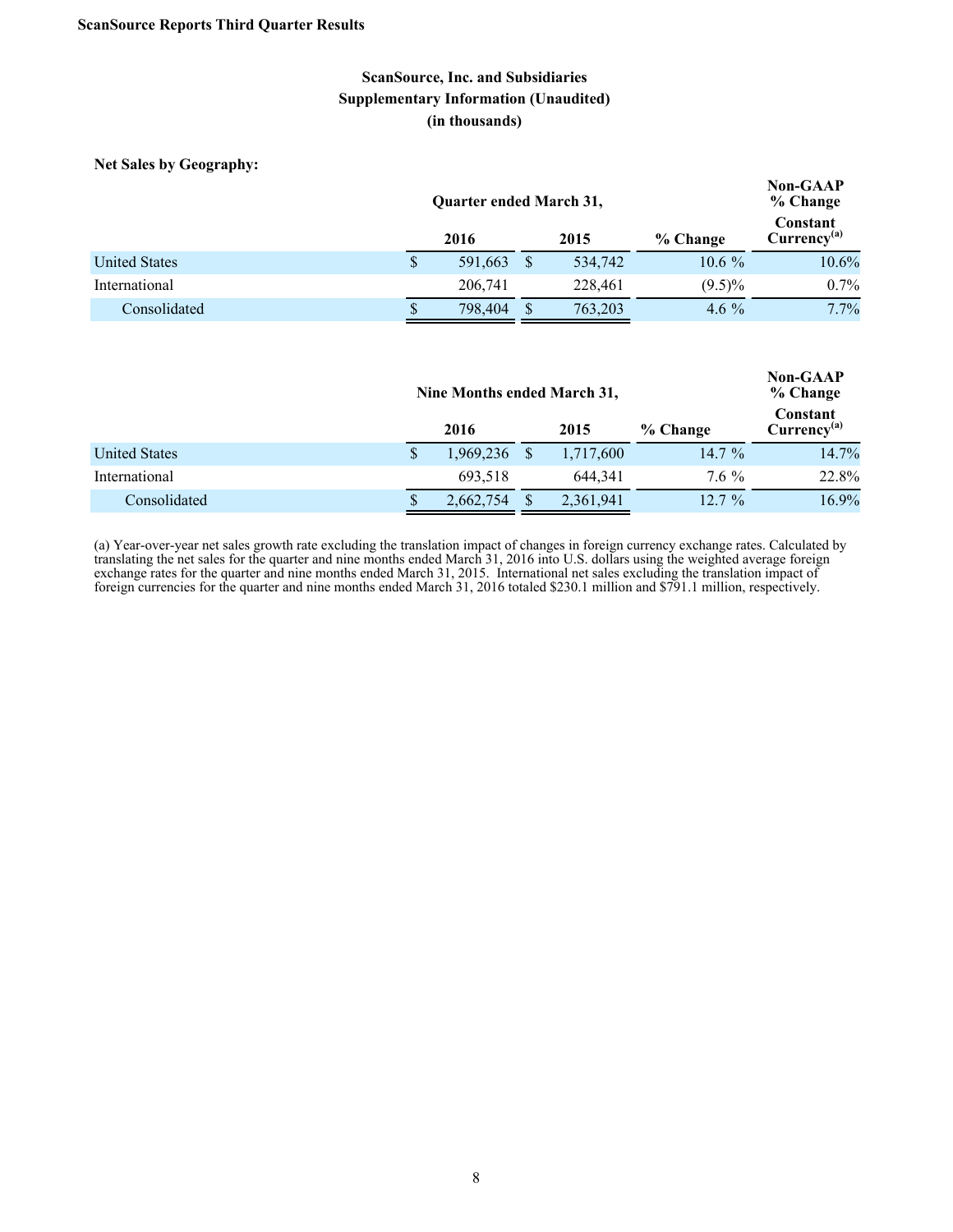### **Non-GAAP Financial Information:**

|                                                  | Quarter ended March 31, 2016 |        |                   |              |                      |    |                              |  |  |  |
|--------------------------------------------------|------------------------------|--------|-------------------|--------------|----------------------|----|------------------------------|--|--|--|
|                                                  | <b>Operating</b><br>income   |        | Pre-tax<br>income |              | <b>Net</b><br>income |    | <b>Diluted</b><br><b>EPS</b> |  |  |  |
| <b>GAAP</b> measure                              |                              | 21.647 | \$21,353          | <sup>S</sup> | 14,042               | S. | 0.54                         |  |  |  |
| Adjustments:                                     |                              |        |                   |              |                      |    |                              |  |  |  |
| Amortization of intangible assets                |                              | 2,507  | 2,507             |              | 1,703                |    | 0.07                         |  |  |  |
| Change in fair value of contingent consideration |                              | 1,139  | 1,139             |              | 748                  |    | 0.03                         |  |  |  |
| Acquisition costs <sup>(a)</sup>                 |                              | 29     | 29                |              | 29                   |    |                              |  |  |  |
| Non-GAAP measure                                 |                              | 25.322 | \$25.028          | S.           | 16.522               |    | 0.64                         |  |  |  |

|                                                  | Quarter ended March 31, 2015 |        |  |                   |              |                      |  |                              |  |  |
|--------------------------------------------------|------------------------------|--------|--|-------------------|--------------|----------------------|--|------------------------------|--|--|
|                                                  | <b>Operating</b><br>income   |        |  | Pre-tax<br>income |              | <b>Net</b><br>income |  | <b>Diluted</b><br><b>EPS</b> |  |  |
| <b>GAAP</b> measure                              |                              | 21.496 |  | \$19,821          | $\mathbb{S}$ | 12,943               |  | 0.45                         |  |  |
| Adjustments:                                     |                              |        |  |                   |              |                      |  |                              |  |  |
| Amortization of intangible assets                |                              | 2,114  |  | 2,114             |              | 1,464                |  | 0.05                         |  |  |
| Change in fair value of contingent consideration |                              | 285    |  | 285               |              | 200                  |  | 0.01                         |  |  |
| Acquisition costs <sup>(a)</sup>                 |                              | 292    |  | 292               |              | 292                  |  | 0.01                         |  |  |
| Non-GAAP measure                                 |                              | 24,187 |  | \$22,512          | S.           | 14,899               |  | 0.52                         |  |  |

|                                                  | Nine months ended March 31, 2016 |        |                   |           |              |                      |          |                              |  |  |
|--------------------------------------------------|----------------------------------|--------|-------------------|-----------|--------------|----------------------|----------|------------------------------|--|--|
|                                                  | Operating<br>income              |        | Pre-tax<br>income |           |              | <b>Net</b><br>income |          | <b>Diluted</b><br><b>EPS</b> |  |  |
| <b>GAAP</b> measure                              |                                  | 77.939 |                   | \$ 77,407 | <sup>S</sup> | 50,694               | <b>S</b> | 1.88                         |  |  |
| Adjustments:                                     |                                  |        |                   |           |              |                      |          |                              |  |  |
| Amortization of intangible assets                |                                  | 7,237  |                   | 7,237     |              | 5,032                |          | 0.19                         |  |  |
| Change in fair value of contingent consideration |                                  | 4,520  |                   | 4,520     |              | 3,072                |          | 0.11                         |  |  |
| Acquisition costs <sup>(a)</sup>                 |                                  | 309    |                   | 309       |              | 309                  |          | 0.01                         |  |  |
| Non-GAAP measure                                 |                                  | 90.005 |                   | \$89,473  | S.           | 59,107               |          | 2.19                         |  |  |

|                                                  | Nine months ended March 31, 2015 |        |                                           |    |        |          |                              |  |  |  |
|--------------------------------------------------|----------------------------------|--------|-------------------------------------------|----|--------|----------|------------------------------|--|--|--|
|                                                  | Operating<br>income              |        | <b>Net</b><br>Pre-tax<br>income<br>income |    |        |          | <b>Diluted</b><br><b>EPS</b> |  |  |  |
| <b>GAAP</b> measure                              |                                  | 76.464 | \$ 74,995                                 | S  | 48,972 | <b>S</b> | 1.70                         |  |  |  |
| Adjustments:                                     |                                  |        |                                           |    |        |          |                              |  |  |  |
| Amortization of intangible assets                |                                  | 4,550  | 4,550                                     |    | 3,149  |          | 0.11                         |  |  |  |
| Change in fair value of contingent consideration |                                  | 1,262  | 1,262                                     |    | 887    |          | 0.03                         |  |  |  |
| Acquisition costs <sup>(a)</sup>                 |                                  | 3,116  | 3.116                                     |    | 3,116  |          | 0.11                         |  |  |  |
| Non-GAAP measure                                 |                                  | 85,392 | \$83,923                                  | S. | 56,124 |          | 1.95                         |  |  |  |

(a) Acquisition costs are non-deductible for tax purposes.